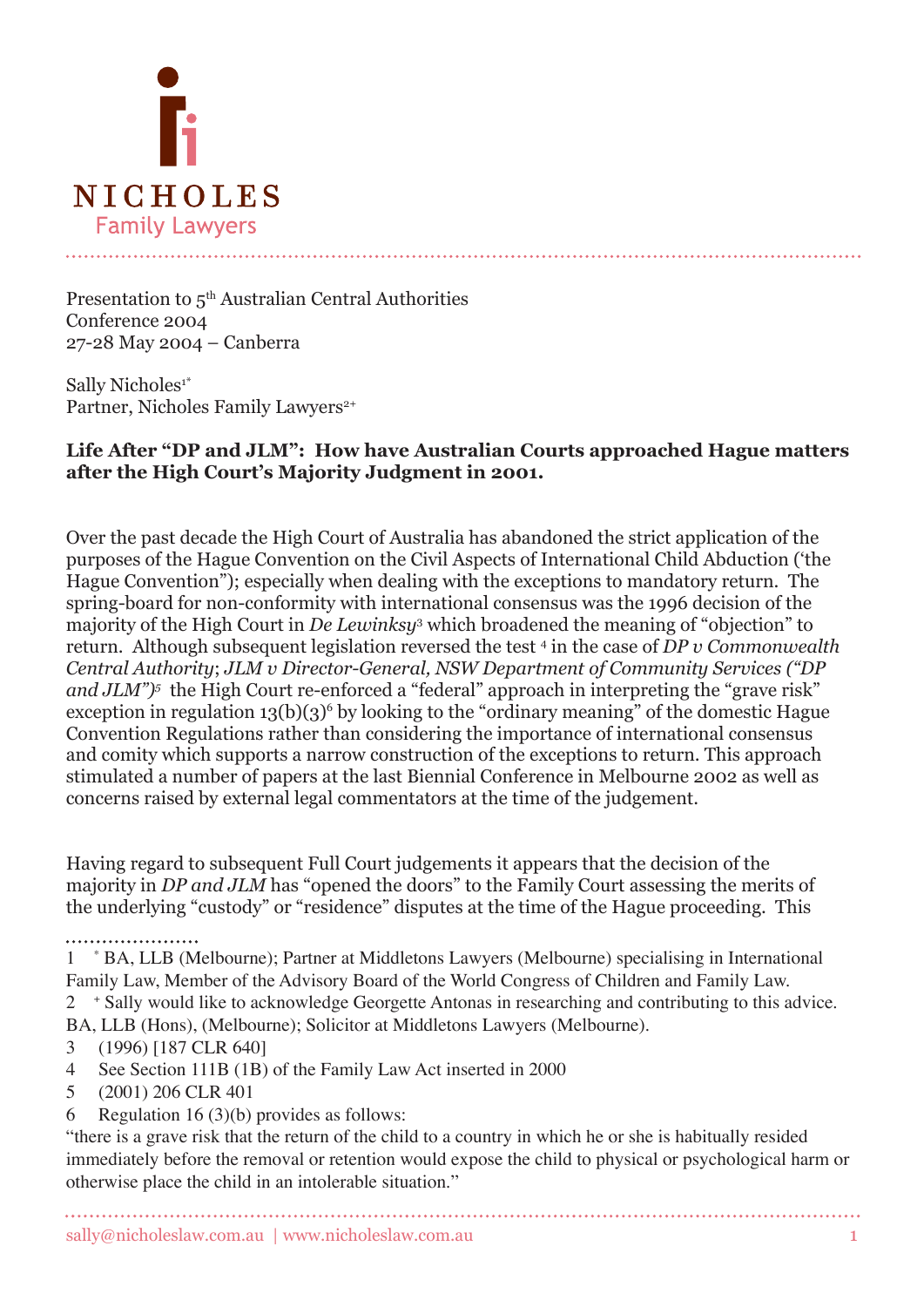approach has placed additional requirements on the Central Authority when conducting Hague Matters. The practical speed and effective resolution of Hague Cases and thus Australia's obligations pursuant to the Hague Convention and other international instruments promoting children's rights have been subsequently compromised as a result of the majority decision.

# *1. DP and JLM*

# **1.1 Facts in** *DP*

In *DP*, the child was born in Greece. The parties separated when the child was 4 years old and the mother brought the child to Australia without the father's consent. The father applied for the child to be returned to Greece. The child was diagnosed as being autistic shortly after his arrival in Australia and the mother produced evidence of a specialist paediatrician to say that the child's home town in Greece would not have the same facilities as Australia to care for the child's autism but that other areas of Greece would have adequate facilities. The Central Authority did not provide evidence of the facilities available in Greece, nor challenge the contention that a return of the child to Greece meant to the area where the father lived.

The primary judge held that there was not a grave risk and that the child should be returned to Greece. The Full Court upheld this decision and found that there was an onus on the mother to demonstrate a lack of appropriate services in Greece and the mother had not discharged this onus.

#### **1.2 Facts in** *JLM*

In *JLM*, the child was born in Mexico. The mother and father travelled to Australia, a short time after which the father subsequently returned to Mexico. After the father's return, the mother informed the father that she and the child would not be returning to Mexico. The father sought an application for the child to be returned to Mexico and the mother opposed the order on the basis that she would commit suicide if the child was returned to the father and that she would not receive a fair trial.

The trial judge held that there was a serious risk of the mother committing suicide in the event that the child was returned to Mexico and that such an event would create a grave risk of psychological harm to the child, which would justify a non-return. The trial judge was critical of the Central Authority for not challenging the hearsay evidence of the mother that the system in Mexico was corrupt. On appeal, the Full Court held that there was no evidence that the mother would commit suicide rather than return with the child to Mexico and furthermore, no evidence that she would not return to Mexico with the child. As a result, the Full Court allowed the appeal and made an order for the return of the child to Mexico.

# **1.3 Summary of the Majority's Judgment in** *DP & JLM*

The majority consisted of Gaudron, Gummow, Hayne JJ and Callinan J (who made a separate judgment) upheld the appeals. Gleeson CJ and Kirby J dissented. In summary: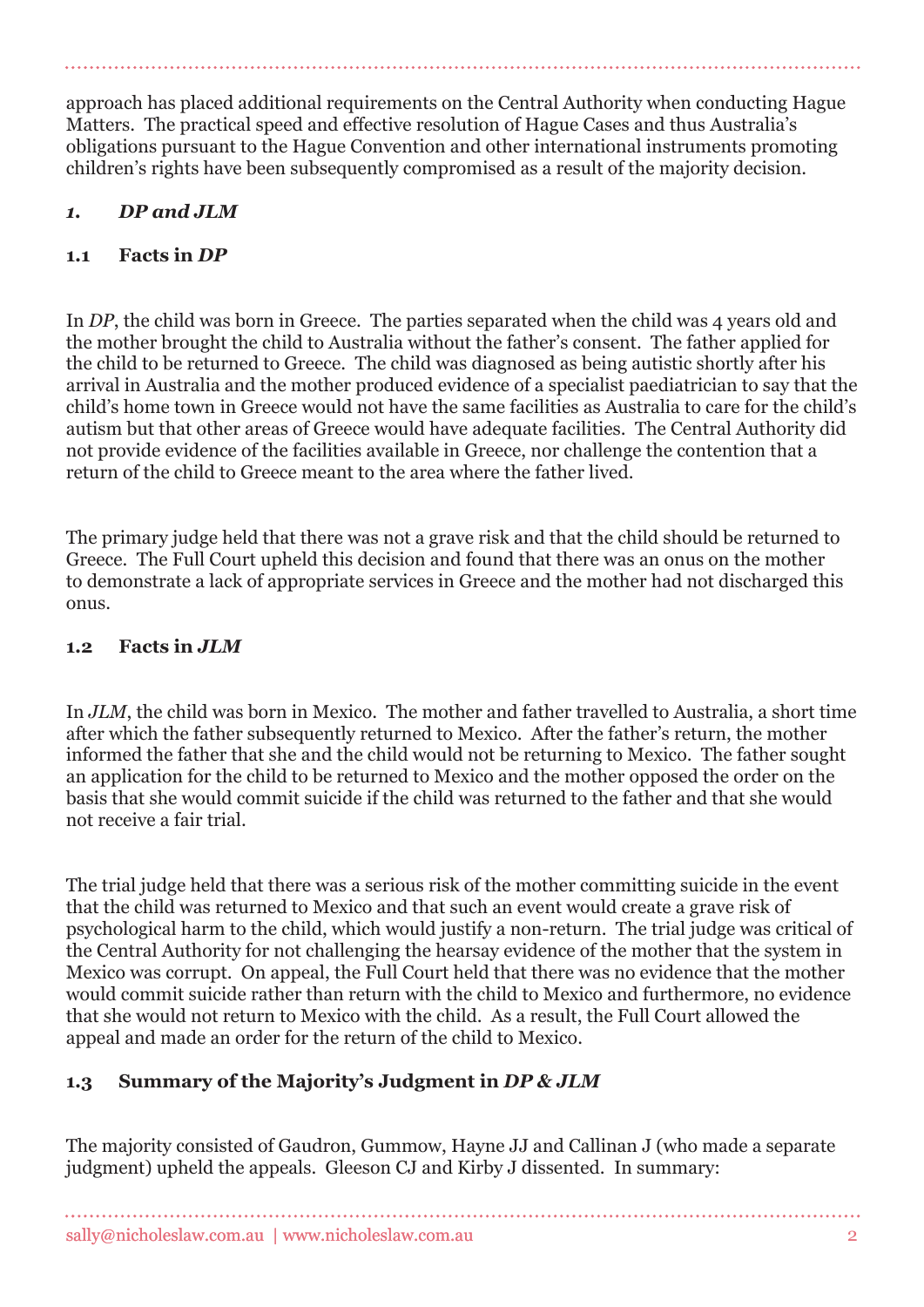- (a) The 3 majority judges emphasised that Australian Courts must focus on the Australian Regulations and not the Convention itself when deciding applications. One of the results of this approach is that *"the construction of the regulations cannot proceed from a premise that they are designed to achieve return of children to the place of their habitual residence for the purposes of the Courts of that jurisdiction conducting some hearing into what will be the child's best interests"* [emphasis added].
- (b) Having rejected the Hague Convention as an interpretive tool, although the majority stated that they were not choosing between a broad or a narrow construction of the "grave risk test" the practical effect of the majority insisting that the test be interpreted by the ordinary meaning of Regulations meant the grave risk exception was broadened.
- (c) Assessing the ordinary meaning of "grave risk" included making an inquiry into the following:
	- an inquiry into the proceedings in the subsequent jurisdiction;
	- seeking evidence and making some prediction based on that evidence of what may happen if the child is returned. In a case where the person opposing return raises the exception, a Court cannot avoid making that prediction by repeating that it is not for the Court's of the country to which or in which a child has been removed or retained to inquire into the best interest of the child. The exception requires inquiry and prediction that will inevitably involve some consideration of the interest of the child;
	- what is required is not certain but the "persuasion that there is a risk" which warrants the description "grave" not limited to harm that will actually occur, but extends to a risk that the return would expose the child to harm;
	- a mere assertion of grave risk is not sufficient; it requires clear and compelling evidence sufficient to persuade the Court that there is real risk of exposure to harm.
	- (although subsequent cases have rejected that a two stage factual investigation is required when making the assessment of grave risk (see majority in RSP dealt with at page 9 below) the majority in *DP* and *JLM*  set out two stages to answer factually when assessing a claim of grave risk. First, that there will be judicial proceedings in the country of return and second that the feared harm which is alleged can be a matter relevant to those proceedings. The majority considered that both parts of that answer are important if it is to meet a contention that return will expose the child to grave risk of harm.

For example, the High Court criticised the Full Court in *JLM* in wrongly assuming that residence proceedings would commence in the requesting country if the child was returned, as the mother had given unchallenged evidence that she had no financial resources to fund proceedings and

*DP and JLM*, 412 $\overline{7}$ 

sally@nicholeslaw.com.au | www.nicholeslaw.com.au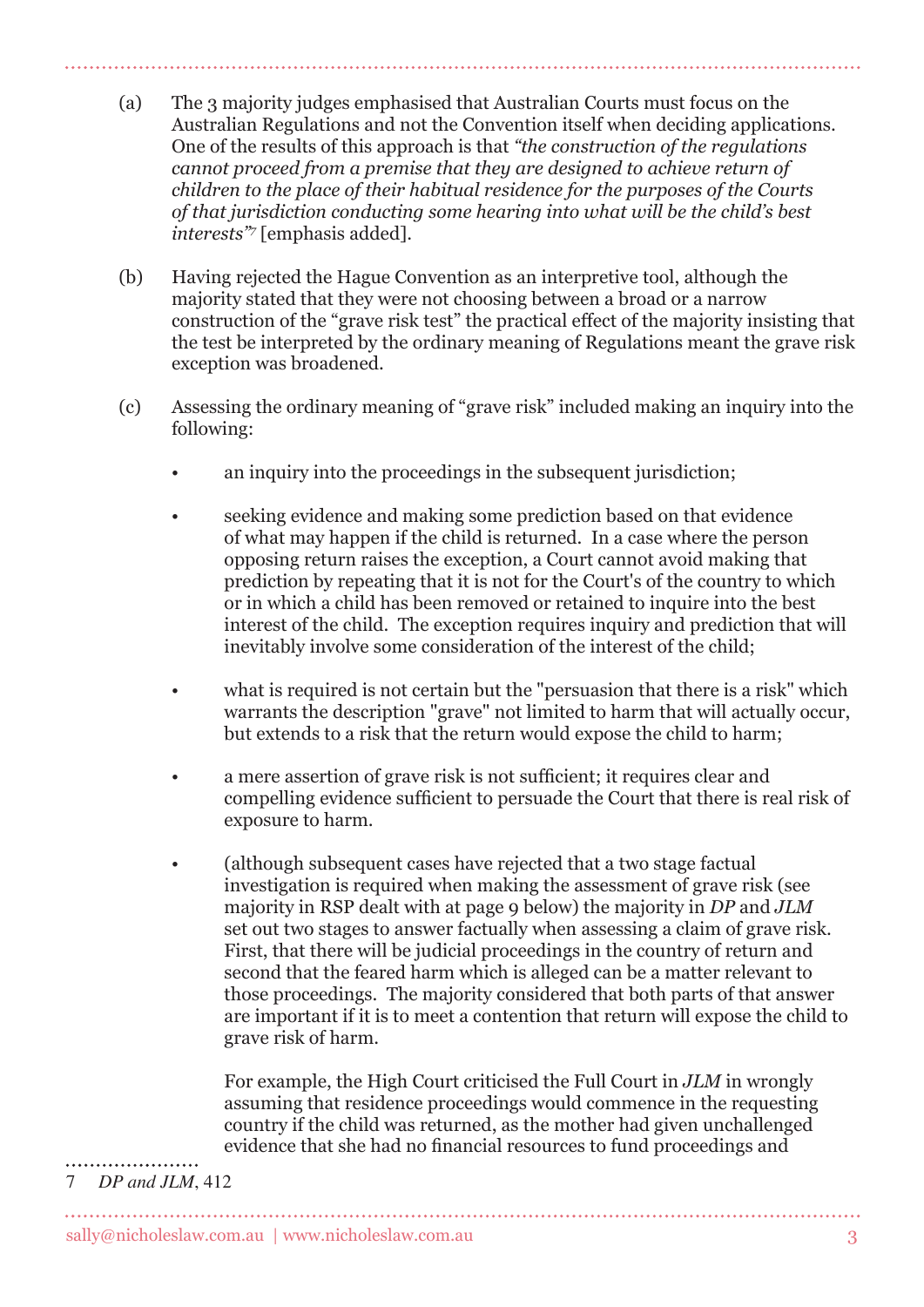that based on the experience of a friend, she may have to pay bribes to be successful in residence proceedings.

- the majority acknowledged that in cases of return there would be some degree of disruption, anxiety and concern which will be heightened by the return. The Regulations refer to more than this result when considering grave risk of harm.
- (a) in exercising the discretion after grave risk was established, the majority questioned the enforceability of conditions. In the factual circumstances of *JLM* an undertaking from the father that he would co-operate with the mother to ensure that residence proceedings were issued in Mexico was considered insufficient given the Court's doubts regarding enforceability.

### **1.4 Outcomes of the Remitted Cases**

In both remitted cases the Family Court followed the High Court majority reasons in assessing the defence of grave risk. The remitted judgements support the concerns raised at the time of the High Court decision that the effectiveness of the Hague Convention in securing prompt return was now reduced by way of a broader inquiry into the circumstances of return and welfare considerations.

### *JLM*

In *JLM*, the High Court did not decide the issue of whether the grave risk exception had been made out, but said that the Family Court was clearly wrong to say that there was no evidence of grave risk. The matter was remitted to the Full Court<sup>9</sup>, who re-enforced the majority judgment and in light of that judgement determined that the Trial Judge had exercised his discretion appropriately and gave appropriate weight to the Affidavit material and oral evidence to determine that there was sufficient evidence of grave risk to the child.

#### *DP*

In *DP*, the High Court did not make a finding that the grave risk exception was made out, but rather the Family Court should have accepted the mother's evidence of lack of facilities in Greece, when the State Central Authority had not provided any evidence to the contrary. This matter was remitted to the Full Court on 8 August 2001, who subsequently remitted it back to a single judge, Justice Jordan, for re-hearing at first instance<sup>10</sup>. By this time the father had relocated from the regional town where the child was born to Thessaloniki, the second largest city in Greece. The State Central Authority produced evidence from a child psychiatrist in Thessaloniki regarding the facilities available for autistic children. Whilst outlining the various

.....................

<sup>8</sup> Add at [41] to [44] DP JLM loc at

 $\overline{Q}$ Director- General, NSW Department of Community Services and JLM (2001) FLC 93-000

<sup>10</sup>  Commonwealth Central Authority v Dimitra Plomaritis [2001- (unreported, Justice Jordan 19 December 2001)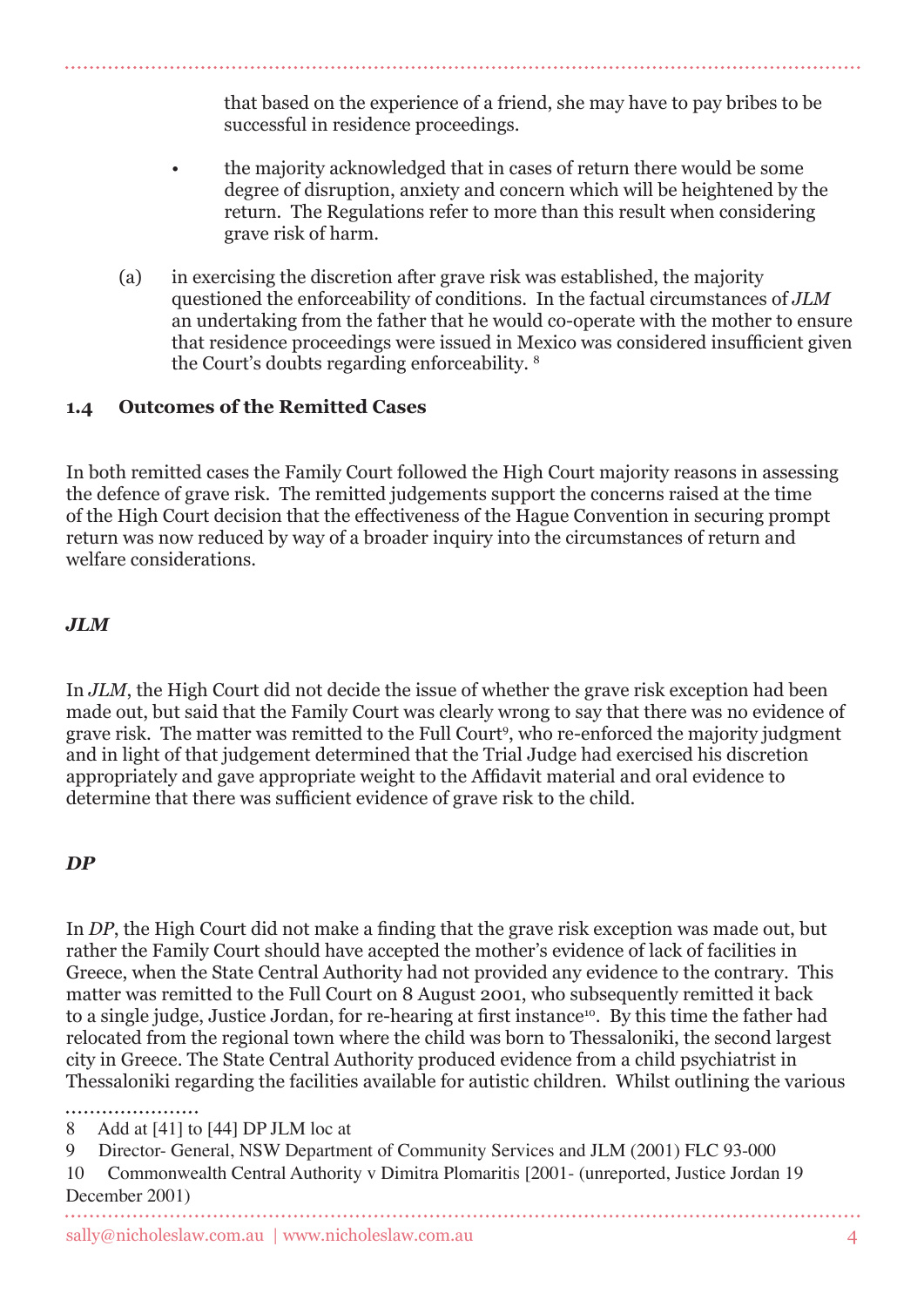facilities available, the child psychiatrist for the mother effectively conceded that the facilities were not as advanced as in Australia.

Justice Jordan made reference to the purpose of the Hague Convention to ensure the prompt return of abducted children. He stated that the Regulations were designed to give the Family Court the necessary power to enable performance of those obligations. He referred to the High Court in *DP* and *JLM* where the majority acknowledged the need for speedy return but that there were also important exceptions to the general rule that an order should be made for the return of the child to the country of habitual residence and that "the exceptions extend to matters touching the welfare of the child".<sup>11</sup>

Assessing Grave Risk in DP

Justice Jordan summarised the principals that emerge from the High Court decision and the application of Regulation 16(3)(B) as follows:

- "(i) the determination of the issue of whether the return of the child exposes that child to a grave risk of psychological harm or otherwise places the child in an intolerable situation is a question of fact, not law, to be determined on the evidence on a case by case basis;
- (ii) Regulation  $16(3)(B)$  is not to be narrowly construed but is to be given its plain meaning which requires the Court "to make the kind of enquiry and prediction that will inevitably involve some consideration of the interest of the child;
- (iii) the onus of proof on that issue rests with the party opposing the return;
- (iv) if the evidence establishes that such risk of harm exists, then discretion to refuse to return the child is enlivened;
- (v) in determining how that discretion may be exercised, it may be appropriate to consider, amongst other matters, conditions which might be imposed in relation to such return to address issues such as minimising the identified risk, the interim arrangements and the overseas judicial process;
- (vi) the mere fact that proceedings are contemplated in the overseas jurisdiction which might address, amongst other matters, questions of risk of harm "does not relieve the Court of its obligation to give effect of the whole of the regulations including, where applicable, the provisions of Regulation  $16(3)(B)$ ."<sup>12</sup>

<sup>11 [</sup>At para 20, loc cit]<br>12 [Para 21 loc cit]

<sup>[</sup>Para 21, loc cit]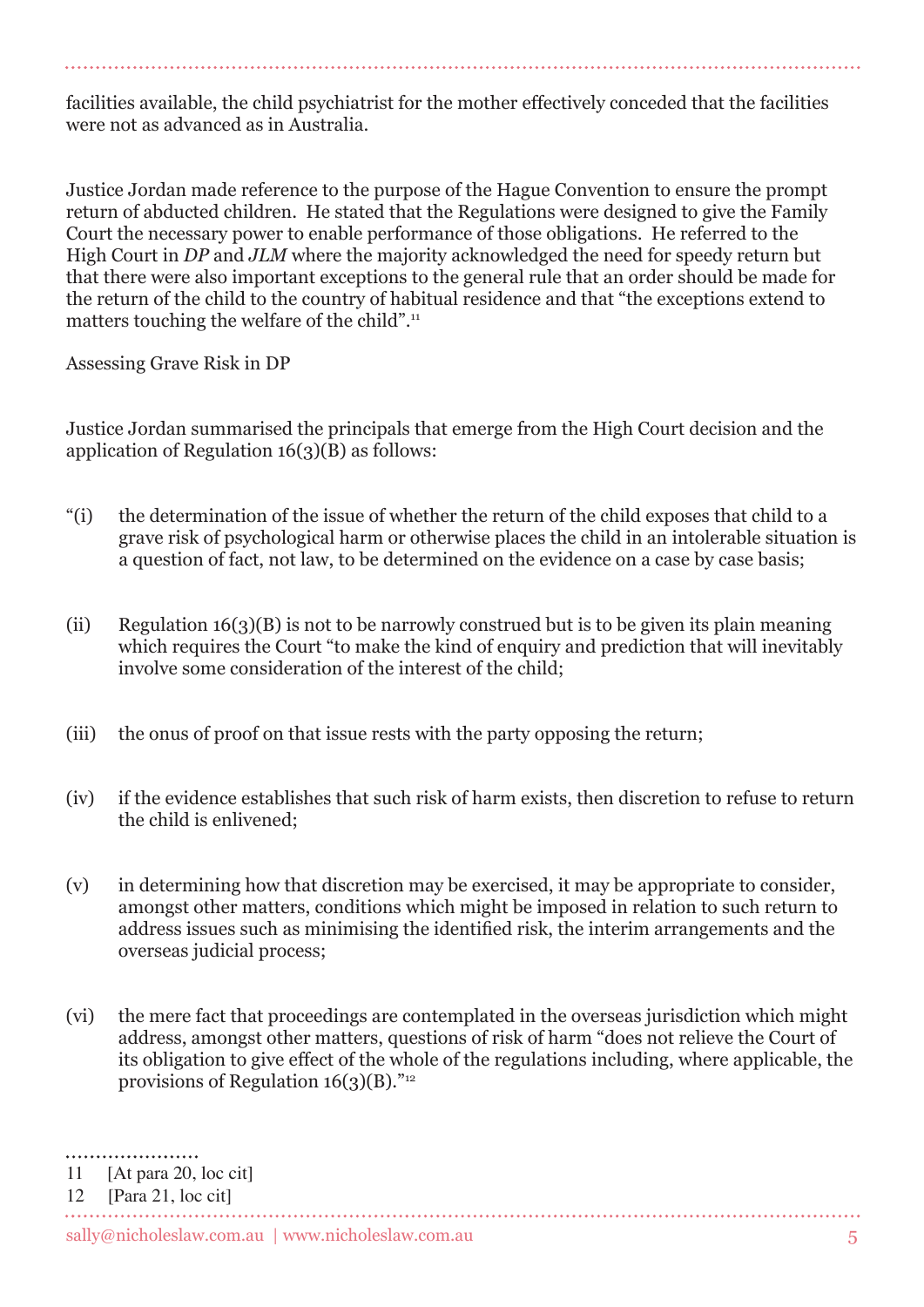In assessing the grave risk based on the guidance of the majority, Justice Jordan considered questions of fact raised by the mother including:

- 1. The risk of removal by the father;
- 2. Avenues of support, that is the mother's inability to support herself;
- 3. Access to appropriate schooling and health facilities and that the child would not have access to such facilities in Thessaloniki region.

Justice Jordan considered that the only evidence of real value in this case drew His Honour to the clear conclusion that adequate facilities are available in the Thessaloniki to meet the child's special needs to the extent that such needs exist. The evidence submitted did not discharge the onus of satisfying the Judge that the child would be exposed to some grave risk of physical or psychological harm because the mother did not satisfy the Judge that the child's needs could not be adequately met in Thessaloniki.

# Assessing the Discretion

His Honour then considered how he would have exercised his discretion if grave risk had been established.

- (i) His Honour referred to the analysis of the High Court that some disruption was almost inevitable in the experience of a child wrongfully removed from his or her place of habitual residence and who might then be forced to return to such country against the apparent wishes of the parent who reared the child. In this case, Justice Jordan commented that given the child's condition and special needs in this matter the impact upon him would be heightened. Thus the continuing impact was relevant to the consideration of the discretion.
- (ii) An analysis of the best interests of the child including an inquiry as to whether his dayto-day needs could have been largely met by the mother and an assessment of other significant advantages in returning to Greece.
- (iii) His Honour would have needed to be satisfied that the Greek legal system is well equipped to deal with the issues raised in this case in a timely way, applying principals which appear to be largely identical with those applied by Courts in Australia. On the material before His Honour he was satisfied that the Greek Courts would be able to determine whether it is in the best interest of the child to remain in Greece with his mother and father or to be permitted to relocate to Australia with his mother".
- (iv) His Honour also needed to be satisfied that any risks identified by the mother were indeed grave to justify exercising his discretion against the broad philosophy of the Convention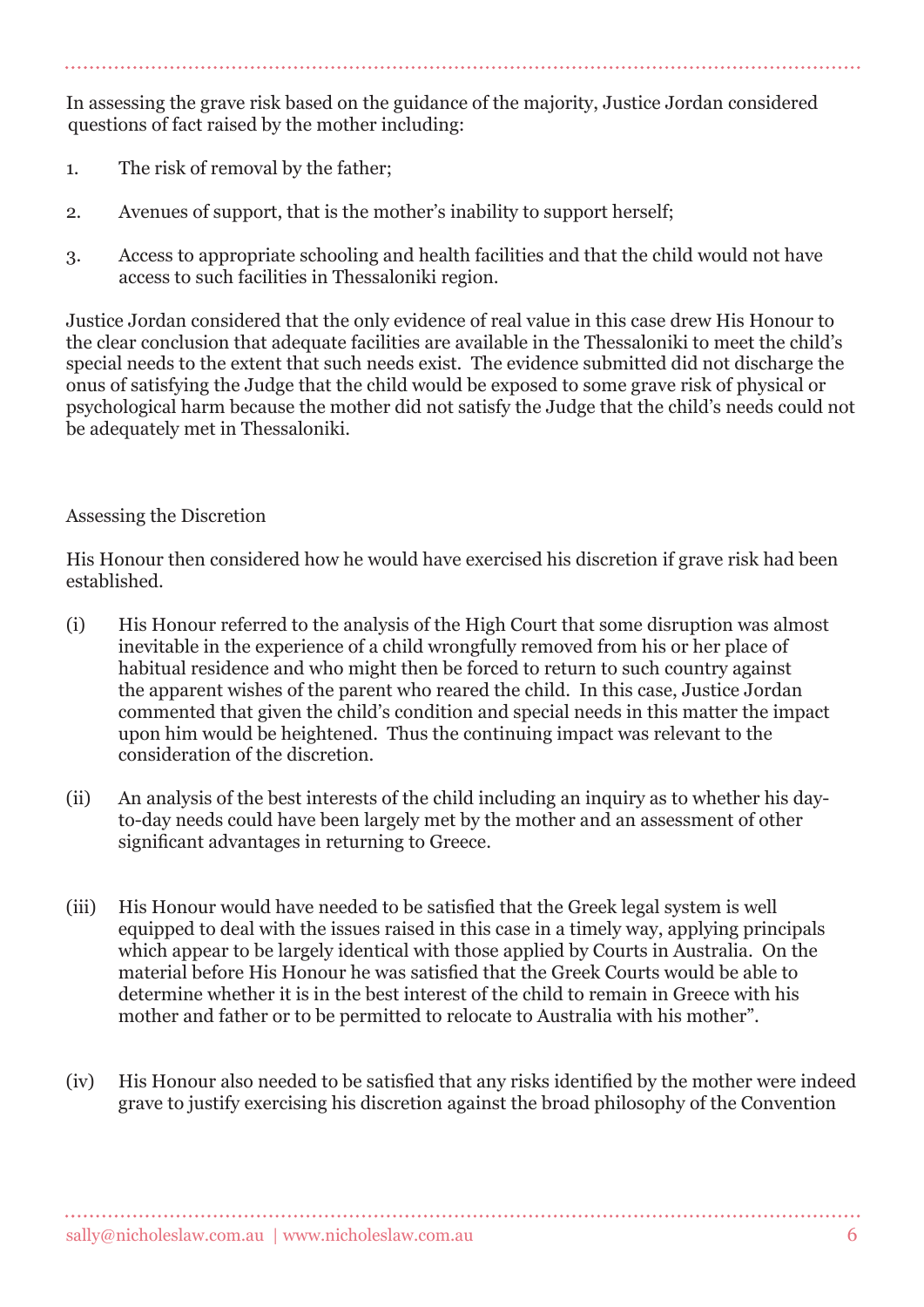and Regulations<sup>13</sup>.

### **2. Recent Decisions**

There have been two recent Full Court decisions of the Family Court which have considered the majority decision of *DP and JLM* in detail and have broadened the courts inquiry into the welfare issues that were previously the domain of the returning jurisdiction.

#### **2.1 Genish-Grant v Director-General, Department of Community Services**<sup>14</sup>

In this matter the mother argued that returning the children to Israel would expose them to physical or psychological harm or otherwise place them in an intolerable situation (within the meaning of Reg 16(3)(b) of the Child Abduction Regulations).

The mother appealed the orders of O'Ryan J who had ordered return and sought to adduce further evidence of a recent travel advice warning issued by the Australian Department of Foreign Affairs and Trade. The travel advice was admitted to evidence by consent. The travel advice stated that "Australians should defer all travel to Israel".

Finn and Barlow JJ, applying *DP and JLM* considered regulation 16(3)(b) and noted that the majority of *DP and JLM* were adamant that their analysis did not support a narrow construction but gave the words their ordinary meaning and that this analysis requires some prediction of what may happen to the child and assessment of risk if the child was returned to Israel.<sup>15</sup> The Full Court majority were persuaded that the travel warning constituted clear and compelling evidence of a grave risk that the return of the children to Israel would expose them to harm. They also determined that the mother, seeking to rely on the 'grave risk' exception did not need to prove that such a return would expose the children *"to a grave risk of direct harm over and above the risk of harm to which any individual in Israel is exposed.<sup>16"</sup> This is because:* 

…when the relevant harm sought to be relied on for the purpose of establishing the defence under reg 16(3)(b) is in the nature of warfare or civil unrest, we do not think it necessary or possible to draw any distinction between a direct risk to a particular individual and the risk to which the relevant population is generally exposed.<sup>17</sup>

In this matter the DFAT travel advice was admitted to evidence by consent. The majority noted that the Central Authority did not seek the opportunity to obtain updated evidence regarding the safety or otherwise of Israel. The only evidence before the appeal court regarding the current situation in Israel at the time of the appeal was the DFAT travel warning.

Justice Holden, dissented and denied the appeal. In considering the evidence lead at first instance Justice Holden considered the mother's argument that the Central Authority did not answer the mother's claim of grave risk and that the Central Authority as model litigant should have lead evidence on the issue. Justice Holden found that the onus is on the respondent to demonstrate a grave risk of exposure to harm and that:

13 Ibid, at 36

14 (2002) 29 Fam LR 51

15 The Full Court quoted in detail the comments of the majority in *DP and JLM* (above n1) at page 414-415.

16 Above n 8, 56.

17 Ibid.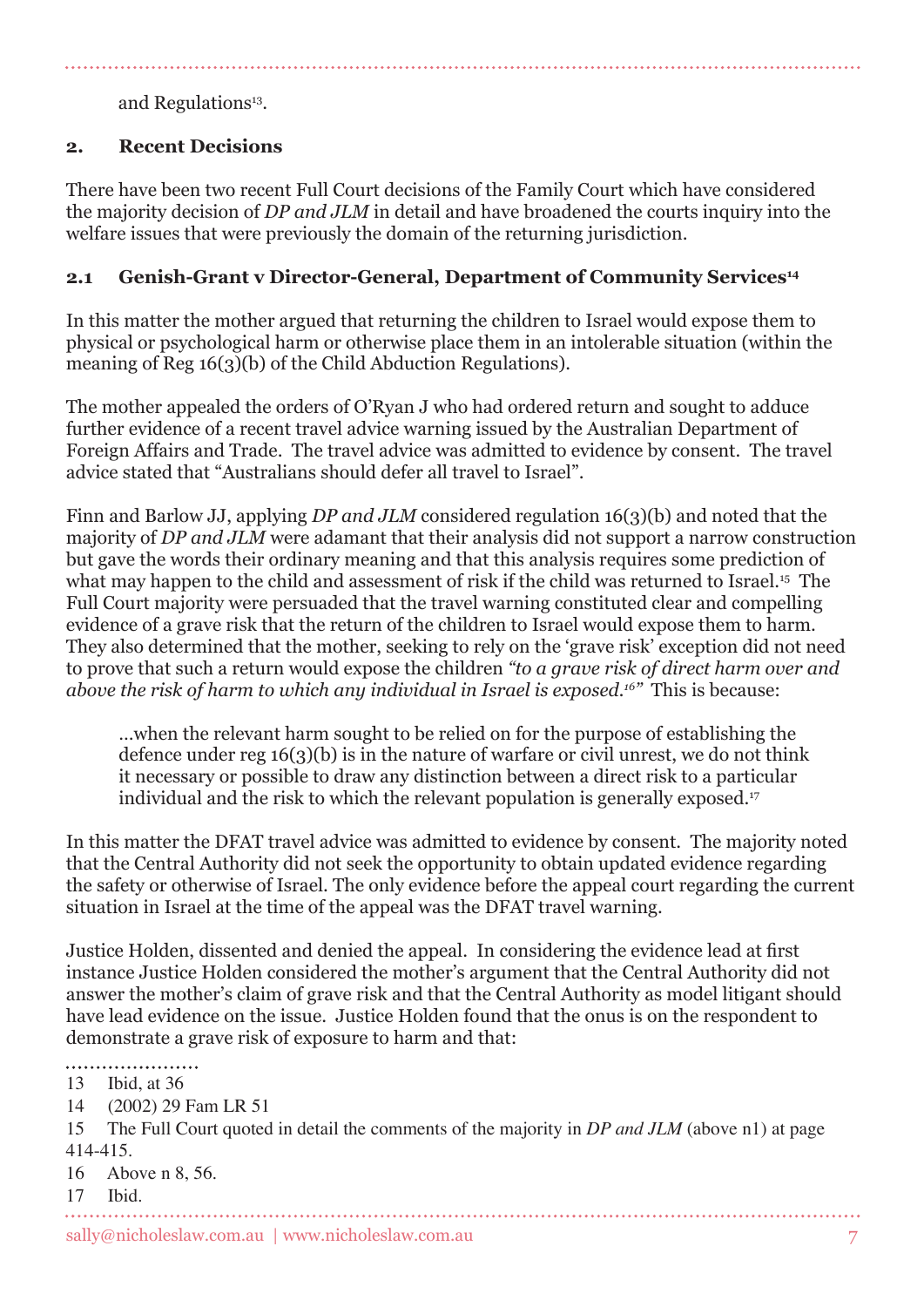The Central Authority is only required to produce an "answer" once the respondent has established the grave risk. In this case his Honour was not satisfied that the mother had established a grave risk, which leads me to a consideration of the evidence that was before his Honour and the fresh evidence.<sup>18</sup>

Justice Holden found that as the travel advice is directed at Australian travellers and not at Israeli residents, the children would be placed at no greater risk than other Israeli children resident in Israel. He was not satisfied that the 'grave risk' exception had been made out by the respondent.

Justice Holden referred to the similar facts in the matter of *DP* where the Central Authority had not challenged the premise upon which the respondent mother's contention was based (that the return of the child to Greece meant the child returning to the area in which his father lived) was too late on appeal to the Full Court to attempt to do so. Justice Holden was thus persuaded against grave risk of return to the area where the father lived and referred to the evidence that there had not been a terrorist attack in the area where the father lived in the last twenty-five years. It has been described by one of the experts as "one of the most secure and trouble-free areas of Israel" and this is reflected in the large number of Israeli tourists that spend weekends in this area.

### **2.2 Director General, Department of Families v RSP19**

The Full Court of the Family Court considered the 'grave risk' exception in reg 16(3)(b) as determined by the High Court in *DP and JLM*. In this case the mother wrongfully removed the child from the United States to Australia. Justice Warnick at first instance was satisfied that the grave risk exception had been satisfied and the child should not be ordered to return to the United States. The Central Authority appealed the decision and the appeal was heard by Justices Ellis, Finn and May. The Full Court dismissed the appeal and upheld the grave risk defence.

In this case the mother secretly removed the child from the United States and brought her to Australia. The mother had been diagnosed with post natal depression and neurological problems. She was eventually diagnosed as having arterio-venous malformation. The mother submitted evidence that she was suicidal during the relationship in the United States and that she had come to Australia for family support. She led evidence from her treating psychiatrist that she was a high suicide risk if her daughter was ordered to return to the United States. She lead further evidence from a psychologist of the grave risk to the child should her mother commit suicide.

The Full Court noted that the psychological evidence led by the mother at trial was not challenged by the Central Authority and upheld the trial judge's decision that there was sufficient evidence to satisfy the "grave risk" exception. The Court commented on the two-stage approach in *DP* and *JLM.* The Court upheld the mother's argument that there were obvious factual differences between this case and *JLM*.

The majority rejected the temptation to extract a "two step" process of factual inquiry from *DP and JLM* in assessing the facts of Hague cases.

<sup>18</sup>  Ibid, 70.

<sup>19</sup>  (2003) 30 Fam LR 566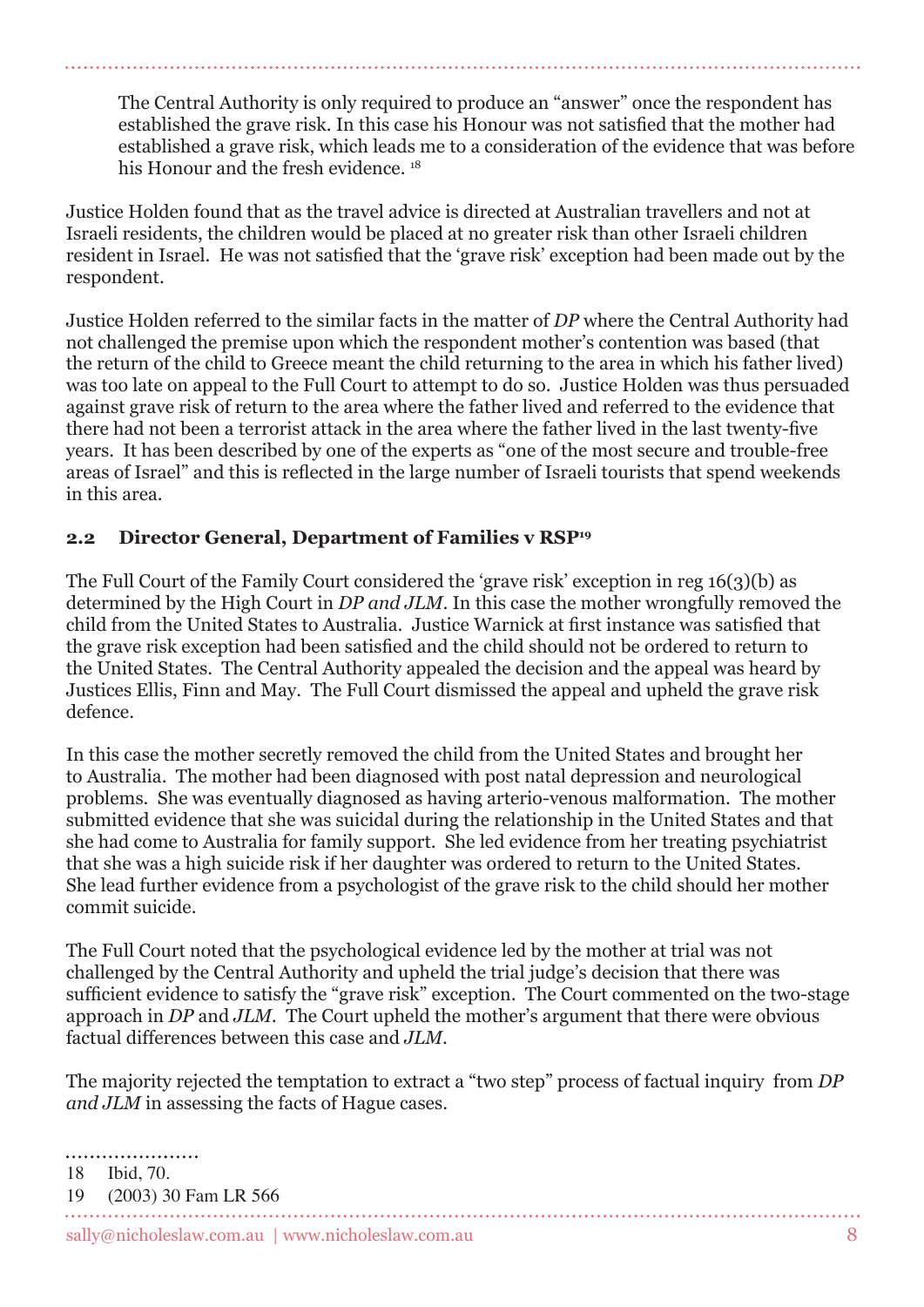At paragraph 28, the majority stated:

"We take the opportunity to emphasise what should be the self-evident proposition, that each application under the Regulations must be decided on the basis of the evidence available in the particular case. A trend to extract principals from the particular facts of a particular case will only, in our view, cause further unnecessary complexity and confusion in this area of law."

The mother's case in *RSP* was considered to be stronger than the mother's case in *JLM* because the direct evidence of the mother in *JLM* was that the mother would return to Mexico with the child if the child was returned pursuant to the Hague Convention. It is that evidence which gave rise to the two-stage analysis of the Judges in that decision. That analysis was not considered applicable by the Full Court in *RSP* as the mother's evidence was that she could not return to the USA because of her need for support from her family in Australia and her desire to retain treatment from her current treating doctors and a further lack of support in the USA. Suicide by the mother as a result of an order for the return of the child was regarded by her treating psychiatrist as a serious risk and in light of that evidence the question of whether the mother might be prompted to take such a course that she ultimately lost custody in New Jersey did not assume the same importance in RSP as the apprehended response of the mother to unfavourable outcome in Mexico.

The Court in *RSP* reiterated the principals set out by majority the High Court in considering Regulation 16 (3)(b) paragraphs 41 to 45 as being the necessary guidance in relation to the application of this Regulation and noted that little was to be gained by establishing whether any comments by the previous Full Courts in respect of Regulation 16(3)(b) which pre-date *DP and*   $JLM$  would continue to have validity<sup>20</sup>.

The Full Court noted that there was a degree of prediction involved in assessing grave risk and the High Court majority have recognised this as necessary. Obviously the risk of harm to the child in this case was more than "the disruption, uncertainty and anxiety, which the High Court majority described as inevitable" when a child is taken from one country to another without the agreement of one parent.<sup>21</sup>

The Full Court then went on to consider whether in exercising its discretion whether there could be any conditions that would "ameliorate that risk" to the child. The only condition that Counsel suggested to the Trial Judge was that if the mother was to return to the United States then His Honour might "consider imposing condition on the father to make available some of the matrimonial funds before the mother departs". The Full Court considered that this condition requiring the provision of funds to the mother were she to accompany the child on return to the USA would not alleviate the grave risk found to exist in this case. Further the Central Authority proposed a condition in the Full Court proceedings that they require the variation in favour of the mother of an interim custody order which the father had obtained from the USA Court after the mother took the child to Australia and denied the undertaking on the part of the father to ensure that the expeditious return of the resolution of the final custody proceedings and again the Court found that this would not mitigate a risk in relation to suicide.

The Full Court determined that there may be some cases where it is appropriate to impose

20 [At 576 loc cit]

21 **[At 577 loc cit]**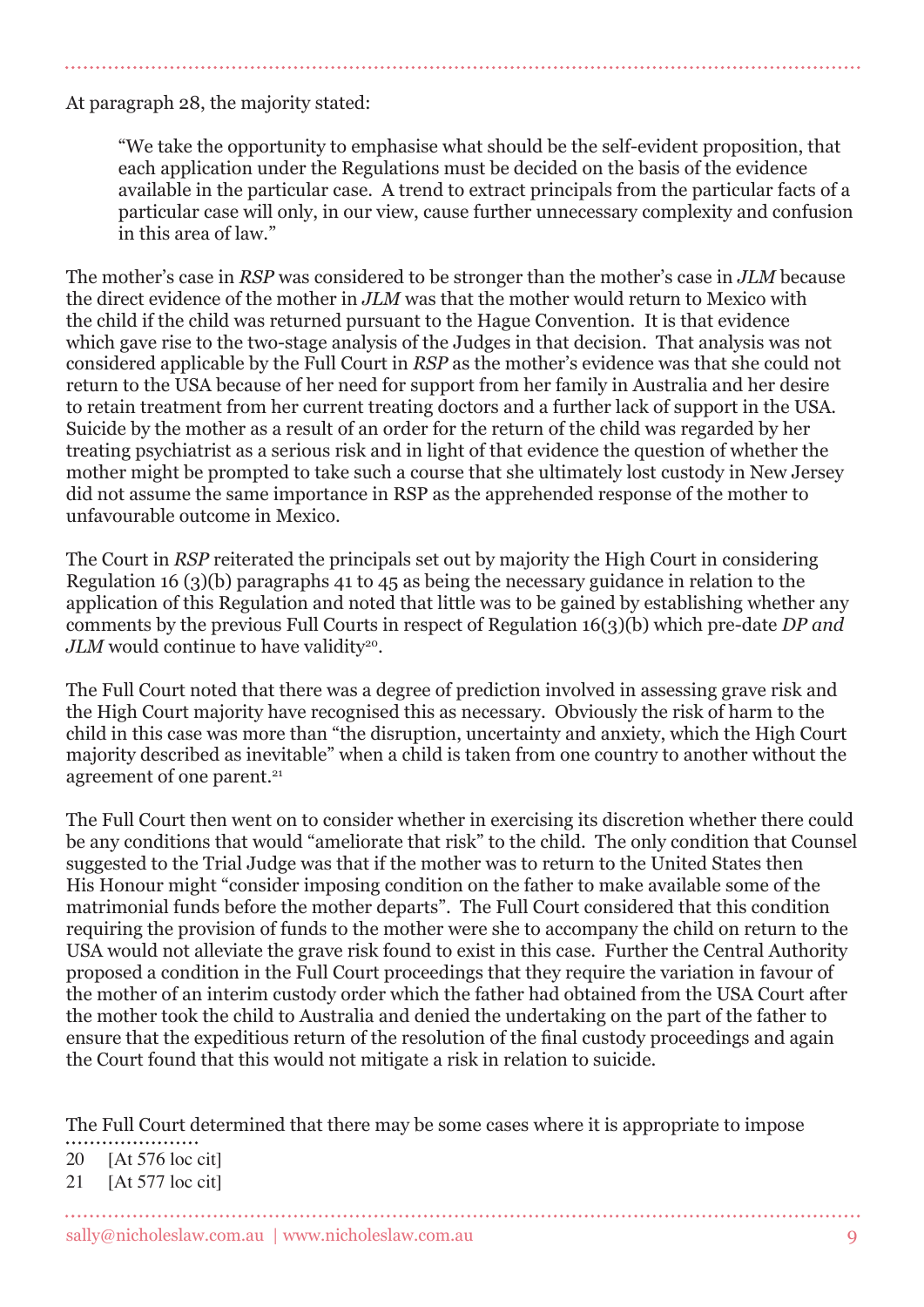conditions on the return to mitigate the risk, but that this case was not one of them. The Full Court further found that an undertaking 'to ensure the expeditious resolution' of the United States proceedings was likely to be unenforceable.

# **3. Implications for the State Central Authority and Requesting Parents**

### **3.1 Grave Risk exception: Interplay between the Convention and the Regulations and the Impact on International Comity and Recognition of Human Rights.**

The impact of the majority's decision in *DP and JLM* has provided a further justification for future Family Courts retreating away from our obligations under international treaties when determining matters before the majority Nygh describes the "impatience" of the majority in *DP and JLM* discounting reference to international consensus including those cases sourced at the website "Hilton House" where the majority chose to rely upon the Regulations within their natural meaning<sup>22</sup>. Subsequent cases such as *RSP* have likewise rejected the merits of Full Court decisions prior to *DP* and *JLM* which previously involved a significant reliance upon international comity by drawing upon other countries applications of their international obligations and the purpose behind the terms of the Hague Convention and other international treaties.<sup>23</sup>

This approach has hampered on the speedy return of children to their country of origin by setting up greater scope for delay whether it be by increasing the level of cross-examination and evidence lead at trial as well as broadening the scope for appeal which follows the broadening of the defence of grave risk. A speedy resolution was considered to comply with the best interests of children in compliance with the UN Convention on the Rights of the Child ("CROC"). In dissuading reference by Courts to our obligations under international treaties which promote the human rights of children such fundament rights of children can be ignored if they are not expressly provided for in the domestic Regulations.

# **3.1.1 Interpretation of Hague Convention: International Comity**

Nygh refers to the Special Commission held in March 2001 where questions of interpretation in specific areas including the "grave risk defence" were raised<sup>24</sup>. Nygh noted that prior to *De Lewinsky* and *DP* and *JLM* such exceptions to return had generally been interpreted narrowly in Australia in accordance with the Perez-Vera Report. Australian Courts had previously relied upon the ability to of the Courts in the country of habitual residence to resolve disputed allegations and to take necessary steps to protect the child. Nygh referred to the majority in *DP and JLM* and likened the result to the majority finding in *De Lewinsky,* supra where the High Court relied upon the natural or ordinary meaning of the words to broaden the application of the defence of objection to return and rejected notions of international comity. Instead of trusting the institutions and procedures of the return country to resolve custodial issues; the

24 Nygh P. *"Review of the Hague Convention on the Civil Aspects of Child Abduction – the March 2001 meeting of the Special Commission"* http://www.familycourt.gov.au/papers/html/nygh.html. See also "International Child Protections; The Judges' Newsletter" Volume III/Autumn 2001.

<sup>22 [</sup>At page 4 loc cit]

<sup>23</sup> [At 577 loc cit]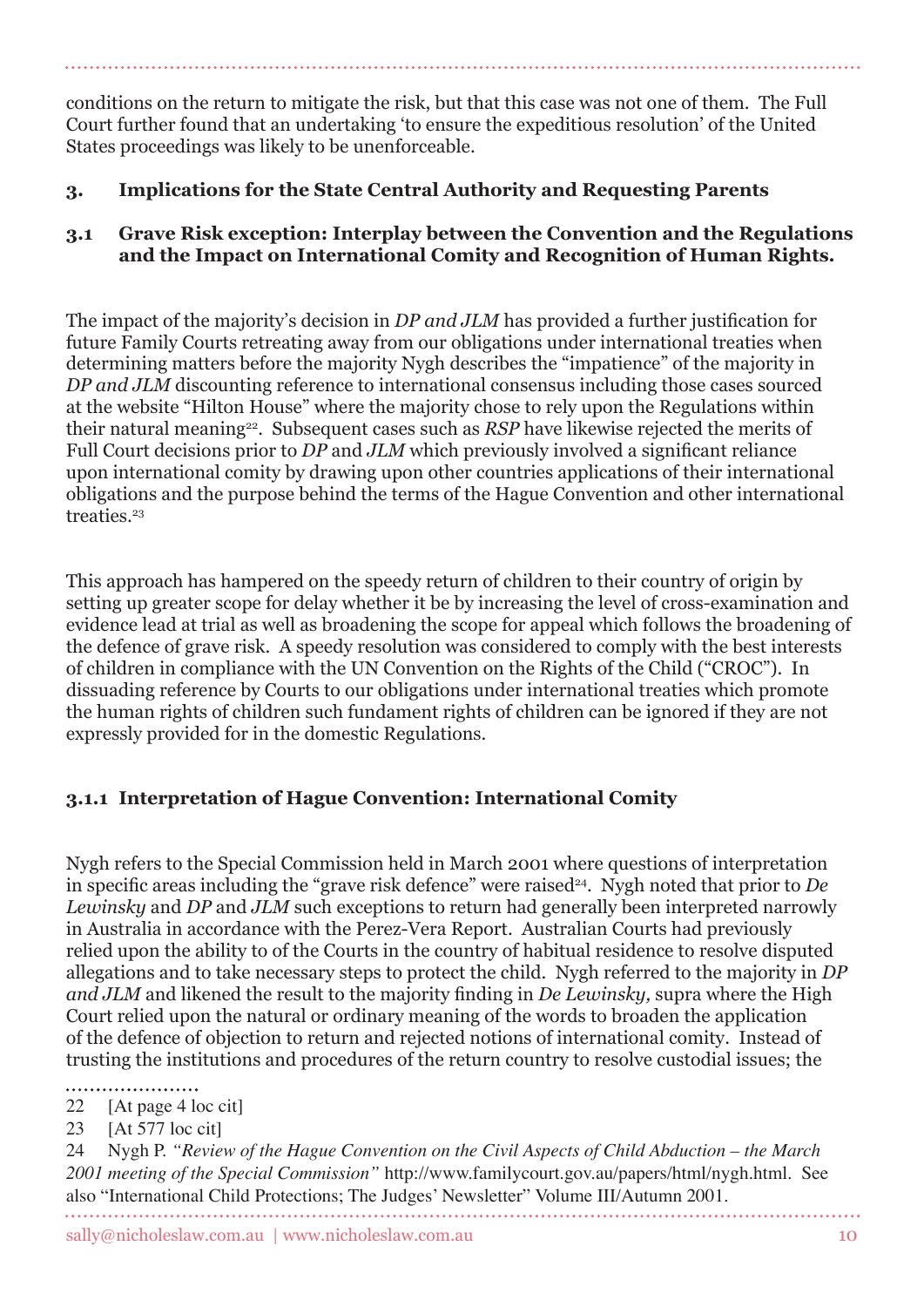majority in *DP and* JLM had taken the view that the grave risk exception requires the Court in which return is sought to make the kind of enquiry which will involve consideration of the best interest of the child.

Prior to *DP and JLM* the Australian position was set out in *Murray's Case* in that *"it would be presumptuous and offensive in the extreme, for a court in this country to conclude the [child] is not capable of being protected''*25 in the requesting country. In his dissenting decision in *DP and JLM* Justice Kirby argued that the objectives of the Hague Convention will be defeated if the courts consider 'custody type' arguments in Hague matters. He noted that the Hague Convention contemplates a return order even if some harm is possible or likely on the return of the child.

The position of the majority in *DP and JLM* is also contrary to Article 16 of the Hague Convention that prevents the returning court from determining the merits of the underlying custody dispute. Although Article 16 has not been explicitly adopted in the Regulations, the structure of both the Hague Convention and the Child Abduction Regulations stress the need for a speedy resolution of the jurisdictional issue. This means that questions of residence and contact should be left to the court of the child's pre-abduction habitual residence.

Until *DP and JLM* Family Court Judges interpreted the Regulations in the context of the Hague Convention and the intention of the nations adopting it.26 Although Justice Jordan in the remitted case of *JLM* referred to the Regulations as empowering the purpose of the Hague Convention; such obiter is restricted by the literal interpretation of the Regulations where those Articles of the Hague Convention not dealt with by the Regulations can be ignored by the Courts.

# **3.1.2 The Hague Convention and Compliance with CROC**

(a) CROC clearly contemplate a negative impact on children in respect of their abduction or non-return and encourages signatory countries to conclude or enter into bilateral or multilateral agreements to prevent such occurrences.

Article 11 states:

- "1. The parties shall take measures to combat the elicit transfer and non-return of children abroad.
- 2. To this end states, parties shall promote the conclusion of bilateral or multilateral agreements or exception to existing agreements."

Article 35 states:

"the parties shall take all appropriate national, bilateral and multilateral measures to prevent the abduction of the sale of or trafficking children for any purpose or in any form".

26 Justice Kay in State Central Authority v Ayob (1997) FLC 92-746 at 84,072 and 84,074

. . . . . . . . . . .

<sup>25</sup> *Murray v Director, Family Services ACT*, (1993) FLC 92-416;80259; see also *Gsponer v Director General Department of Community Services*, Victoria (1989) FLC 92-001 and *De L v Director General, New South Wales Department of Human Services and Another* 139 ALR 417.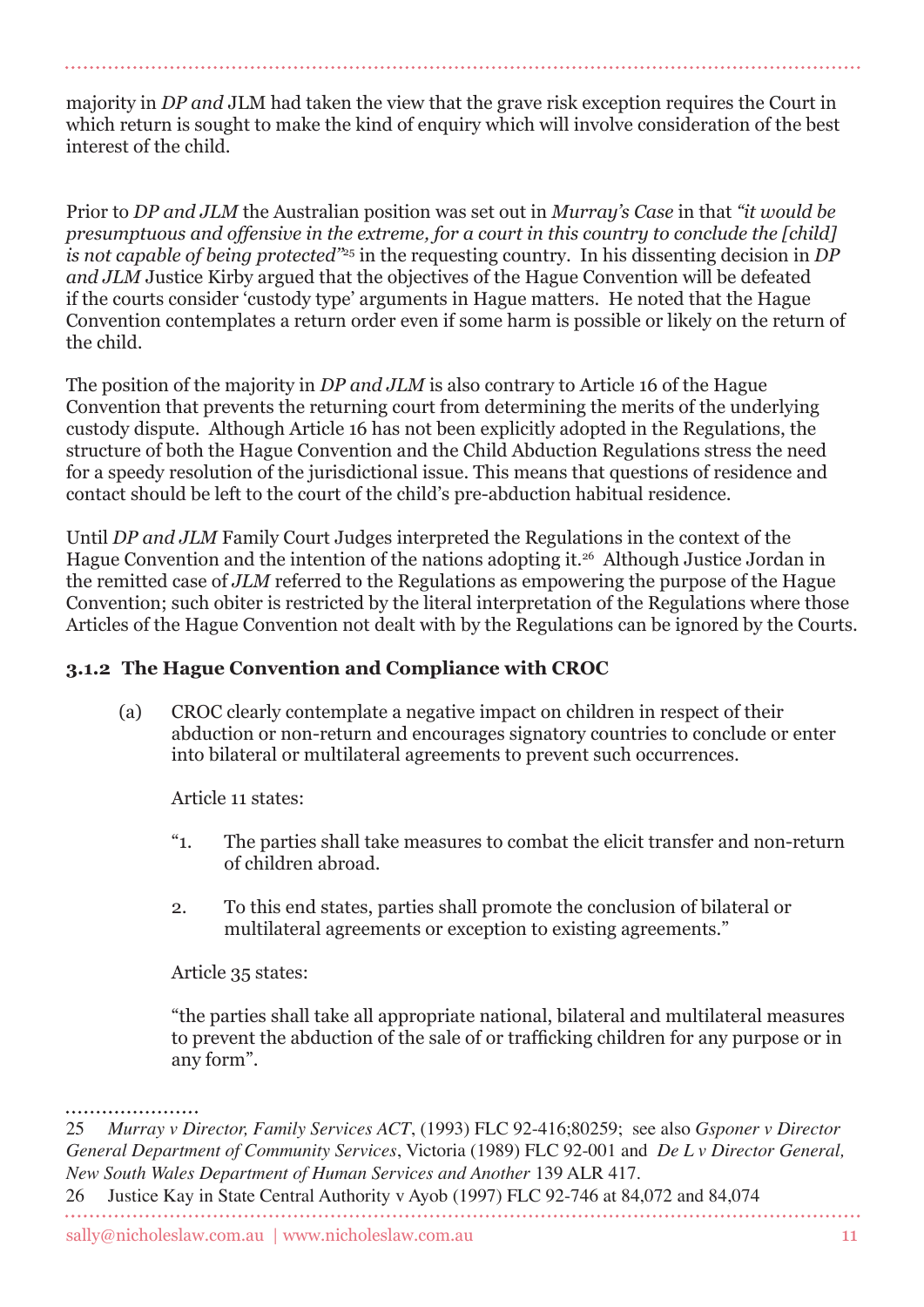- (b) The joint judgement of *Nicholson CJ and Fogarty J in Murray's Case27* (with whom Finn J relevantly agreed) held that the provisions of CROC did not give rise to an inconsistency with the Hague Convention. In their joint opinion, *Nicholson CJ* and *Fogarty J* recognised that international law, unless incorporated, was not as such part of Australian domestic law. However, that did not prevent the use of international law:
	- 4. to help resolve ambiguities in the interpretation of domestic primary or subordinate legislation<sup>28</sup>;
	- $5.$  to fill in gaps in such legislation<sup>29</sup>; and
	- 6. to elucidate and develop the common law<sup>30</sup>.

The Full Court concluded that in its view and in accordance with the views expressed in *Gsponer's* case<sup>31</sup>, that the circumstances referred to in reg 16(3)(b), should be largely confined to situations where protection Orders are not available, though another situation would be where the prospective harm cannot be remedied by any judicial or administrative remedy (eg where it is psychological). The purposes of the regulations are not for the children to be returned to a parent but to the Country so there would need to be a deficiency in the Country at hand.

Their Honours found that the Hague Convention is predicated upon the paramountcy of the rights of the child. It proceeds upon the basis that those rights are best protected by having issues as to custody and access determined by the Courts of the Country of the child's habitual residence subject to the exceptions contained in Article 13.

(a) Some commentators have argued that by that by the *DP and JLM* majority narrowing the application of the Hague Convention in child abduction matters, the Court is actually prioritising the rights of the child pursuant to CROC; that the child's best interests should always be of primary consideration and that these rights are often best protected in the 'abducting country'.32 This type of analysis has been criticised by His Honour Justice Kirby in his recent Valedictory address at Melbourne University on 15 April 2004 where His Honour stated:

> "The Hague Convention is an important achievement for the protection of vulnerable children and the safeguarding of their interests and those of their parents and families. It would be a tragedy if this important achievement of international law were undermined by parochial, and even xenophobic, decisions of municipal courts, asserting that the abducted child is better off

#### ....................

<sup>27</sup>  *Nicholson CJ and Fogarty J in Murray vs Director, Family Services ACT (1993) FLC 92416*

<sup>28 [</sup>At page 8255 loc cit]<br>29 [At page 8257 loc cit]

 $[At page 8257 loc cit]$ 

<sup>30</sup>  [At page 8257 loc cit]

<sup>31</sup> [1989) FLC 92001]

<sup>32</sup> J A Gray, *" Respecting Human Rights in the Drafting and Interpretive Stages of the Hague Convention on the Civil Aspects of International Child Abduction"* (2003) Australian Journal of Family Law  $1$ .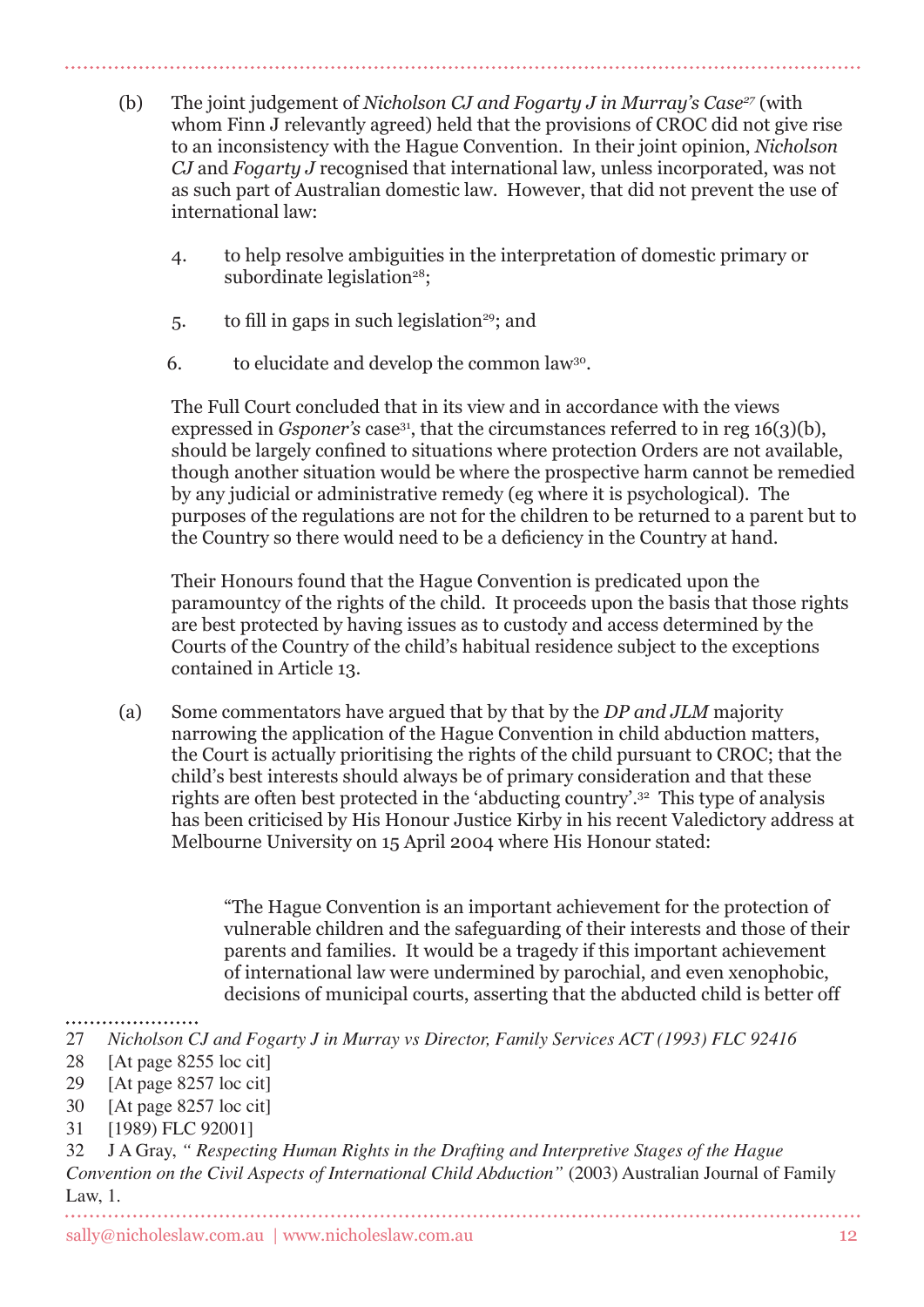as a result of the abduction and should not be returned as the Convention and local law contemplate will happen virtually as a matter of course<sup>33</sup>."

(b) The Full Court of the Family Court and the High Court on appeal in *Minister for Immigration and Multicultural and Indigenous Affairs v B34* ("B and B") recently considered the weight which should be given to international conventions when considering the scope of the Family Law Act. The Full Court of the Family Court found that although CROC had not been expressly referred to in the legislation, various Articles of CROC had been incorporated into the Family Law Act by virtue of an implied intention on the part of the legislature when the 1995 amendments to the Act were passed. The High Court unanimously reversed the majority decision of the Full Court of the Family Court. Although different Judges of the High Court took different positions in leading to the conclusion that the Family Court did not have jurisdiction and power asserted under the expanded powers of the Family Court with respect to the welfare of children, most Judges did not elaborate upon the claim that Nicholson C J and O'Ryan J had made, that the Family Court's welfare jurisdiction was expanded under Australian legislation when reading the context of relevant international law. Callinan J reserved expressly whether the welfare of children in Australia could truly be "an external affair" attracting federal legislation power under the constitution<sup>35</sup>. Justice Kirby accepted the provision of mandatory detention of unlawful citizens in section 196 of the *Migration Act* should be read as far as this language permitted, to ensure conformity of Australia's treaty obligations<sup>36</sup>. However when examining the language of the Migration Act, Justice Kirby's analysis was that the Australian law was clear that it made no distinction for children. In his speech to the University of Melbourne in 2004 he stated:

> "It [the Migration Act] appeared to involve a deliberate decision of our parliament with their eyes wide open. In such a case, the specific provisions of detention in the Migration Act excluded the general welfare provision. As a result there was no application in international law"

The approach of the High Court in *B and B* is consistent with the federal approach of the majority in *DP and JLM*. In *DP and JLM* the High Court expressly stated that the Hague Regulations comprised the law in respect of international child abduction in Australia and not the Hague Convention. In considering the exception in reg 16(3)(b) the court is limited to the regulations and must give them their 'ordinary meaning'. The High Court's approach is limiting the scope of the application of the Hague Convention and accompanying explanatory memorandum and is concentrating the ability to determine issues of 'custody' and residence' in the Australian Courts. This approach is counter to the accepted

36 At 142, loc cit

<sup>33</sup> The Hon Justice Michael Kirby, *"Nicholson CJ, Australian Family Law and International Human Rights*" test of a public Valedictory address at the Faculty of Law, the University of Melbourne, 15 April 2004, p30-31.

<sup>34 [2004]</sup> HCA 20 (Unreported, Gleeson CJ, McHugh, Gummow, Kirby Hayne, Callinan and Heydon JJ, 29 April 2004).

<sup>35</sup> Constitution Section 51 (XXIX) see 2004 HCA 20 [220]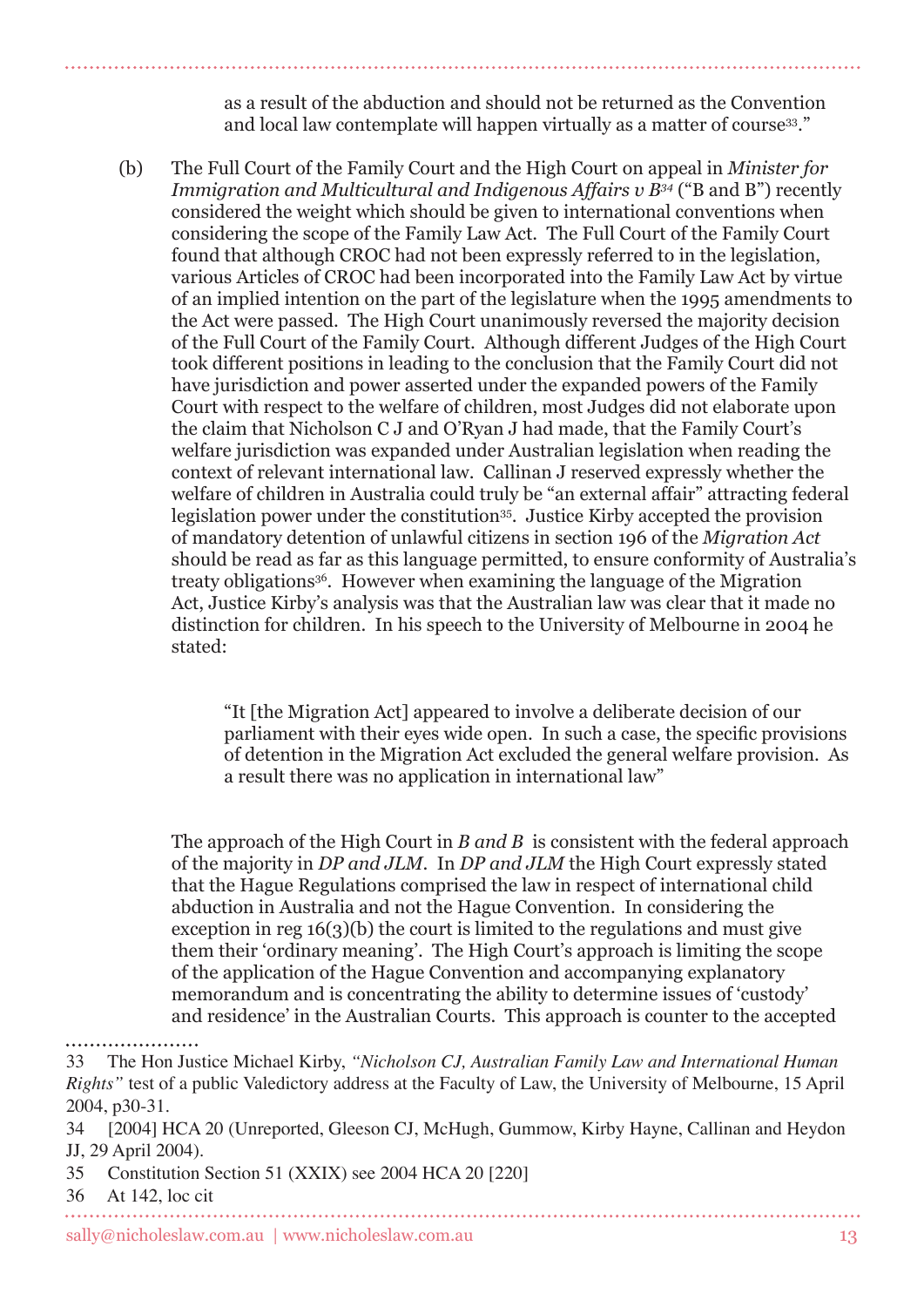international jurisprudence on this issue and the importance of article 16 of the Hague Convention in determining Hague cases but lack of conformity with international consensus is "justified" by the majority in that it does not form part of the regulations.

(c) In delving into child welfare issues and broadening the exceptions to return the High Court is making a value judgement that the Family Court of Australia at times is the appropriate body to determine these issues and not the requesting state. The Family Court in applying *DP and JLM* have fulfilled His Honour Justice Kirby's prediction in his dissenting judgement in that subsequent Full Court decisions have reflected a more insular or narrow approach to the applicability of the Hague Convention by a broader application of the regulations.

# **3.2 Grave Risk and War Zones**

In *Genish Grant* the majority of the Full Court considered the "established" grave risk exception, of placing the child in imminent danger, because of warfare, famine or disease prior to the resolution of the custody dispute37 . The issue in *Genish Grant* was whether Israel could be considered a 'war zone' and whether the DFAT warning is sufficient evidence of the risks to the child. Commentators have disputed that Israel can be considered a war zone, and Schuz notes that

… it should be remembered that the phrase "war-zone" does not appear in the Convention and is purely a gloss on Art 13(b), and example of a situation where the conditions of that provision might be satisfied…the debate as to what are the characteristics of a war zone is unhelpful and unnecessary. A court should always go back to the actual wording of the article and determine whether the return presents a grave risk or not<sup>38</sup>.

The difference between the majority and Holden J's decisions lie in the weight given to the DFAT warning. Justice Holden focused on the likely risks to the individual children over and above the risks of the general Israeli population and the majority focused on the risks to the children in comparison to the general population in Australia as well as assessing evidence submitted in respect of where the father lived in Israel. The majority's approach broadened the 'grave risk exception' in examining the relative safety between two countries in general and did not consider the reality of the individual children. For example, evidence was lead that the particular area of Israel where the father resides is safe and has not been the subject of a terrorist attack in 25 years. This evidence influenced Justice Holden in his dissenting judgement. He noted that it appeared contradictory for the abducting parent to rely on the political instability of the country of habitual residence where before the abduction presumably that parent had consented to raising children in that country, despite the risks.

# **3.3 Grave Risk and threat of Suicide**

In his dissenting Judgement of *DP and JLM* Justice Kirby support the Trial Judge's position that Courts of law must be particularly cautious before permitting parents, in the highly charged circumstances of international child removal of retention, to attempt to dictate the outcome of

<sup>37</sup>  *Freiderich and Freiderich 78 F 3d 1060 (6th Cir 1996)*

<sup>38</sup>  Rhona Schuz *"Returning abducted children to Israel and the Intifada"* (2003) 17 Australian Journal of Family Law, 4.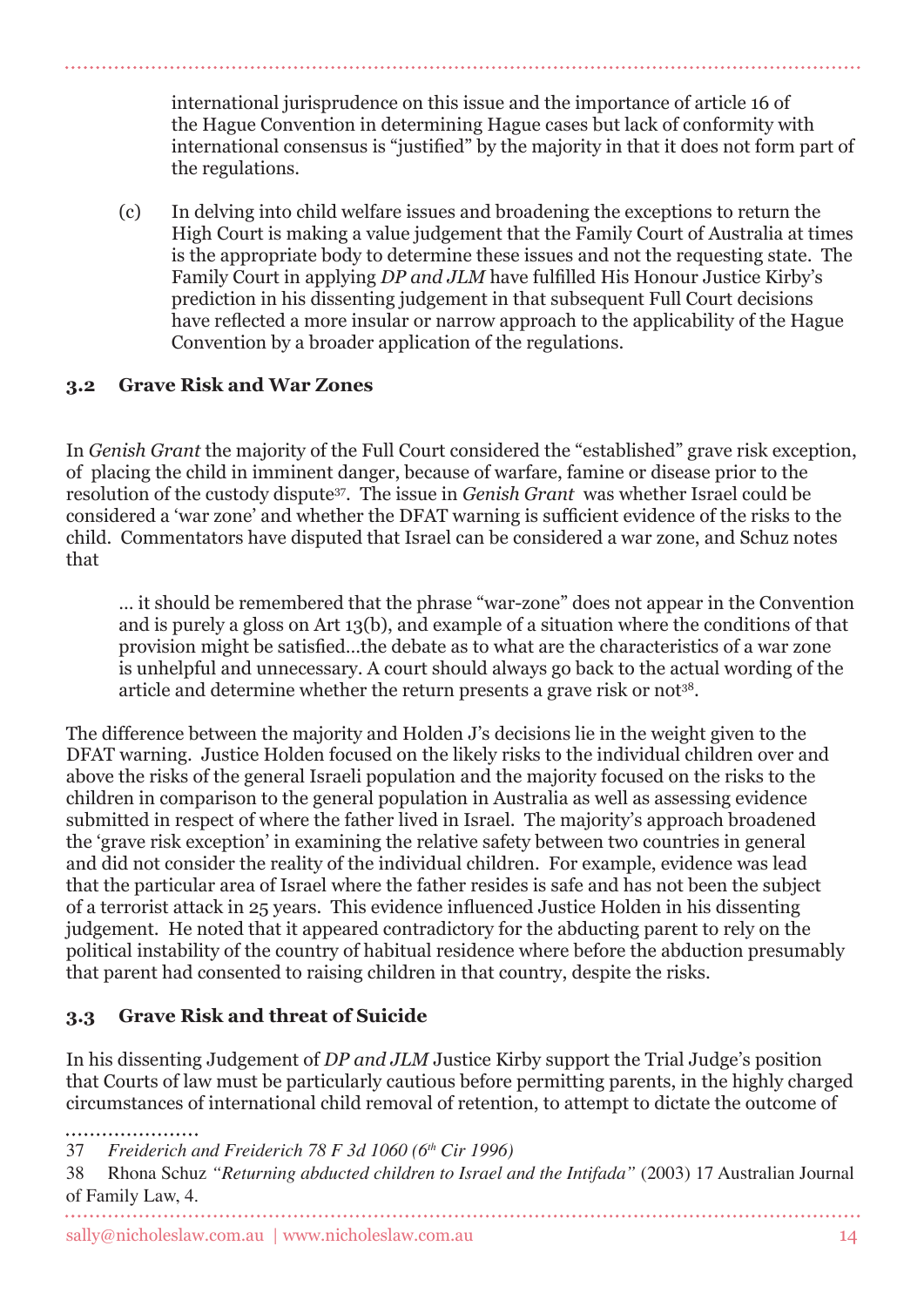proceedings by threatening that if a Court decisions goes against them, they will commit suicide to the great risk of harm to the child concerned.

Justice Kirby referred to the volatility in Hague cases that are also prevalent in residence disputes. In many cases of this type, the very circumstances that have driven a party, typically a parent, to cross or refuse to cross the world with the child will be such as to engender the deepest feelings. If such threats were easily upheld as attracting the exception in Regulation 16(3)(B) in particular Justice Kirby was concerned that like claims would multiply enormously<sup>39</sup>. Such heightened emotions and threats applicable to domestic residence disputes. At first blush one would speculate that a Judge may refuse to be "blackmailed" by a threat of suicide in deciding where a child should be placed. Surely these types of considerations would be best dealt with on a non-summary basis. Such threats of suicide would themselves add to the disruption occasion to children of such international abduction or retention. Justice Kirby did not abrogate the threat of suicide by an abducting or retaining parent from an assessment of "grave risk" but not in the case of *JLM* where a series of events needed to occur post judgment for the threat to crystallise.

The majority in *RSP* distinguished the factual matrix from *JLM*. In *JLM* the mother argued that because she was not able to access appropriate legal representation and would not receive a fair trial, she would not be successful in any custody proceedings in Mexico, and would therefore be at risk to commit suicide. The risk to the child crystallises at that point. In *RSP* the mother argued that an order to return the child in itself will create a real risk of suicide.

The Full Court heard submissions from the Central Authority that *JLM* required the risk inherent in the threat of suicide to be assessed at two stages. The first, being if and when an order to return is made, and the second being when the court in the returning country makes a decision concerning the residence of the child. The Full Court found that the evidence in this case did not require a two stage approach as the evidence suggested that the mother's risk of suicide arises if and when the child is ordered to return to the United States and thus there was no need to consider the second stage. The court found that *"each application under the regulations must be decided on the basis of the evidence available in that particular case. Attempts to extract principles from the particular facts of a particular case will only, in our view, cause further unnecessary complexity and confusion in this area of law.40*

The Full Court then considered the issue of the nature or the gravity of the risk posed to the child by the mother's threats of suicide. The Court found that following *DP and JLM*, the trial judge needed to be satisfied that "*there was a grave risk that the return of the child would expose the child to a physical or psychological harm or otherwise place the child in an intolerable situation"41.* It was so satisfied based on the evidence lead by the mother.

The Full Court was satisfied that the Trial Judge had considered the purpose of the convention in exercising his discretion as he stated:

I do not reach these findings without disquiet. Courts will understandably have a real concern about the disingenuous adoption of stances designed to achieve the purposes of abductors in resisting orders for the return of children. But the response to this concern

<sup>. . . . . . . . . . . . . . . .</sup> 39 [At 153 loc cit]

<sup>40</sup>  Ibid, 575.

<sup>41</sup> Ibid, 576.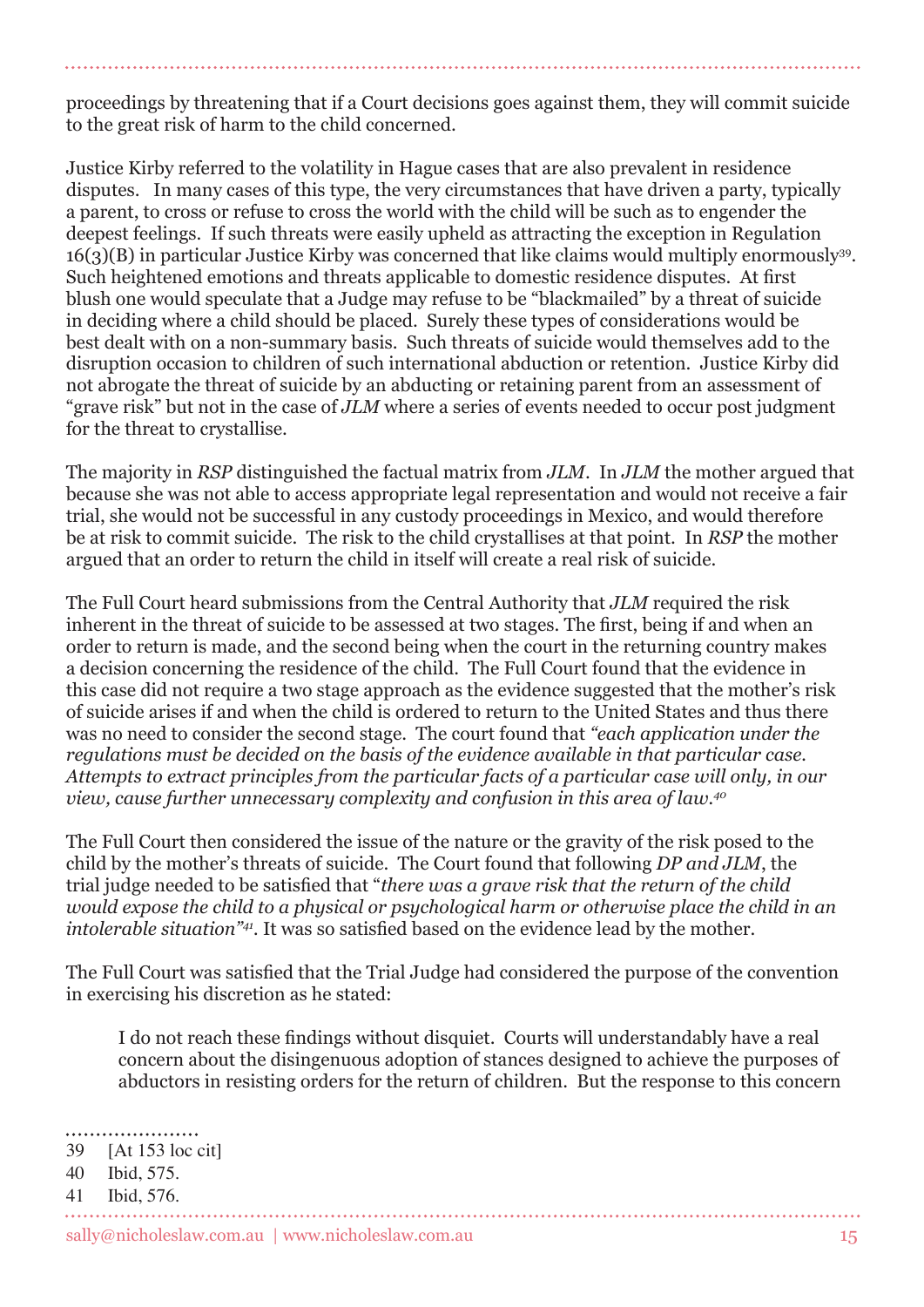cannot be to disregard evidence, but rather to scrutinise it with great care<sup>42</sup>.

The Full Court found that the Trial Judge had "balanced" the nature and severity of the risk identified in this case against *"the purposes of the convention as reflected in the regulations*"43 and was persuaded that the grave risk outweighed the benefits of a speedy return to the habitual residence.

# **3.4 Importance of commencing custody proceedings in the requesting country**

As stated above, in his paper at the last Biennial Conference in 2002, Murray Green was concerned that the Central Authority would now have to be able to demonstrate to the Court that custody and access proceedings have commenced or will definitely commence in the requesting country to avoid arguments of grave risk in respect of the provisions of due process or access to justice. In Dr Nygh's view, requiring judicial proceedings *"is an unwarranted gloss of the Convention"44* and the nature of the return would therefore set the breadth of enquiry undertaken by the Court when considering any exceptions raised.

The subsequent Family Court decisions have assessed the status of proceedings in the return country. In *RSP* unlike in *JLM* the father had commenced custody proceedings in the United States so there was an available forum to determine the competing residence arguments but the Court did not consider whether the mother would be compromised in these proceedings as the issue before the Court was the risk to the child of grave harm and the point of the return order to the US and not in respect of the US proceedings.

Justice Jordan in the remitted case of *DP* considered that the fact that the mother could participate in custody proceedings on her return to Greece alleviated the risk of harm to the child.

# **4. Obligations on the Central Authority**

# **4.1 Importance of Evidence lead by the Central Authority**

The cases since *DP* and *JLM* highlight the need for the Central Authority to actively lead evidence to counter the proposition that the child will be subject to a grave risk of harm in the event the child is ordered to return as the Courts have determined matters based on evidence unchallenged by the Central Authority. The majority in *DP* and *JLM* placed a greater responsibility on the Central Authority to respond to allegations raised by a respondent even if those allegations are not supported by evidence. In *DP* and *JLM*, the State Central Authority did not refute the mother's allegations about bribery in the Mexican court system. In addition, the Central authority did not cross examine the mothers's psychiatrist or produce an expert of their own.

Whilst the Court confirmed that the onus of proof to establish an exception to a return lies with the Respondent, the Court accepts the evidence (and in some instances mere unsubstantiated

..........

42 Ibid,

43 Ibid.

44 Ibid.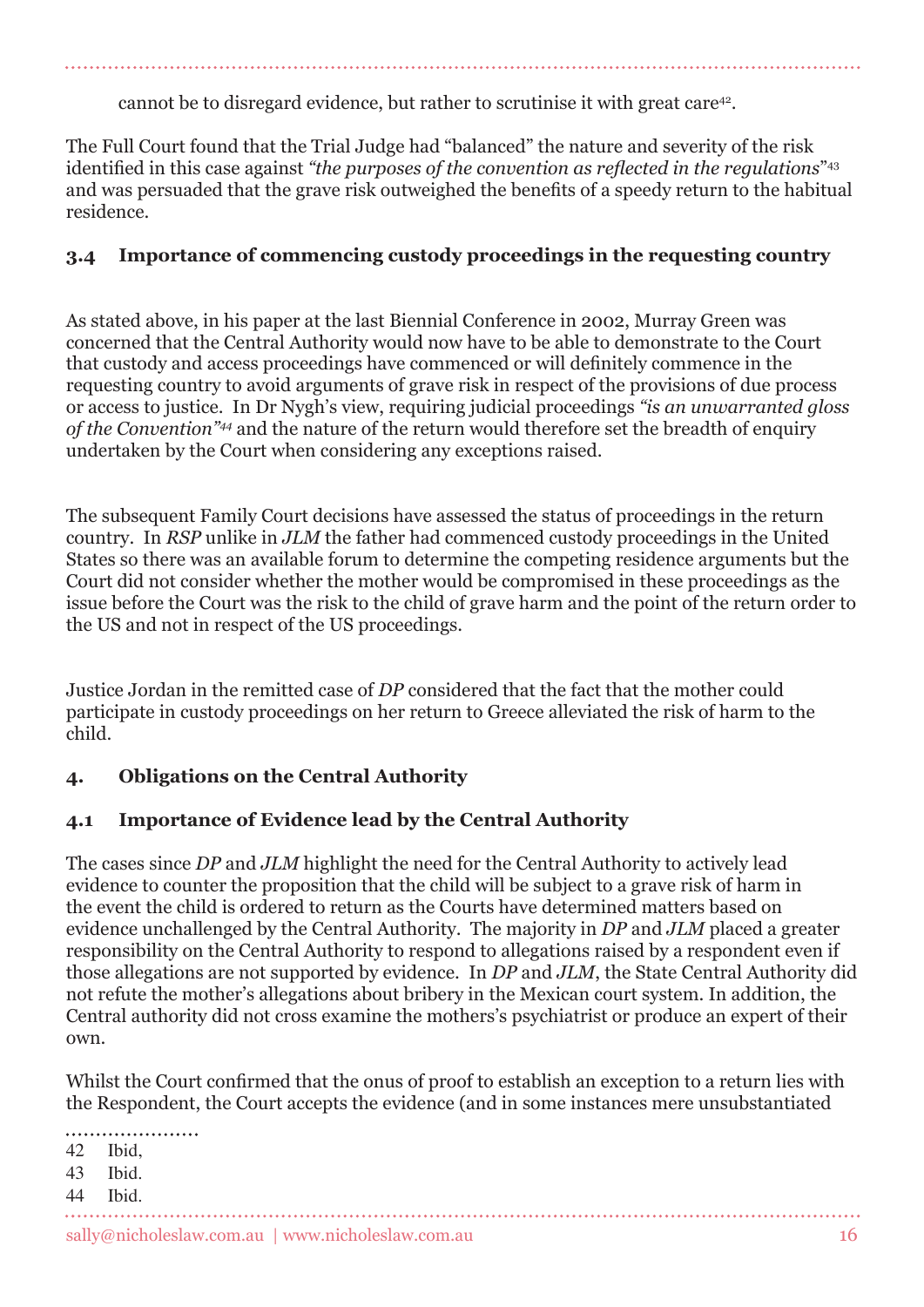allegations lead by the Respondent) when unchallenged by the Central Authority, should effectively be accepted. In cases such as *RSP* it may be necessary to seek leave for the respondent and child to undergo an independent psychological and/ or psychiatric assessment.

This approach has lengthened Hague proceedings and compelled the Central Authority to cross examine witnesses and no longer rely on written submissions and evidence which has increased the costs to the Central Authority in litigating these matters.45 The very nature of the delay caused by the appeal process in *Genish* and *RSP* were arguably facilitated in broadening the scope of appeal and increasing the burden upon all parties including the Central Authority where expert witnesses were produced by both sides and cross-examined.

# **4.2 The role of the Central Authority**

The apparent need to cross examine witnesses, and adduce further evidence may well have the effect of limiting the neutrality of the Central Authority and its role as "model litigant" identified in *Laing.46* However the Full Court made no comments in respect of these issues in Genish*-Grant* and *RSP* cases save for Justice Holden. In his dissenting judgment *Genish-Grant* Justice Holden noted there may be circumstances where the Central Authority is required to perform the role of 'honest broker' by investigating the services available to alleviate the risk to the child, however this case was not one of them. He says:

this obligation does not, however, in my view, extend to making enquiries as to whether or not there may be evidence upon which a respondent may rely to bring himself or herself within the exceptions of reg 16.47

Justice Holden was in the minority in this case, however the other members of the court did not specifically address this issue.

It remains to be see whether the courts will require the Central Authority to conduct "grave risk" cases with a more adversarial approach (as raised by Jenny Degeling in her paper to the previous Biennial Conference in Melbourne in 2002) or whether the special advantage of being a "repeat" player in Hague matters will require evidence to be lead in support of the various defences as sought by the mother in *Genish-Grant.*

# **4.3 Undertakings**

In considering *DP*, the High Court majority were critical of the undertakings provided by the father, in particular the undertaking to provide a declaration pursuant to Greek law, which would be enforceable by that law in the same terms as the undertakings in the Australian Family Court. The majority indicated that if undertakings are to be provided by a party in relation to future conduct in another country, evidence should be produced that the undertakings are actually in place and enforceable. The obligation that any undertakings given by the requesting applicant be enforceable prior to the order for return is made may delay the physical return of

45 See also, *Graham Morris as delegate of the Secretary of the Department of Human Services, State Central Authority and Belinda Elissa Jachim* heard at the Family Court, Melbourne, by Smithers J. Judgement delivered 13 November 2001, quoted in International Child Abduction News No 23 April 2002

<sup>46</sup>  *Laing v The Central Authority* (1999) FLC 92-849

<sup>47</sup>  Above n 8, 69.-